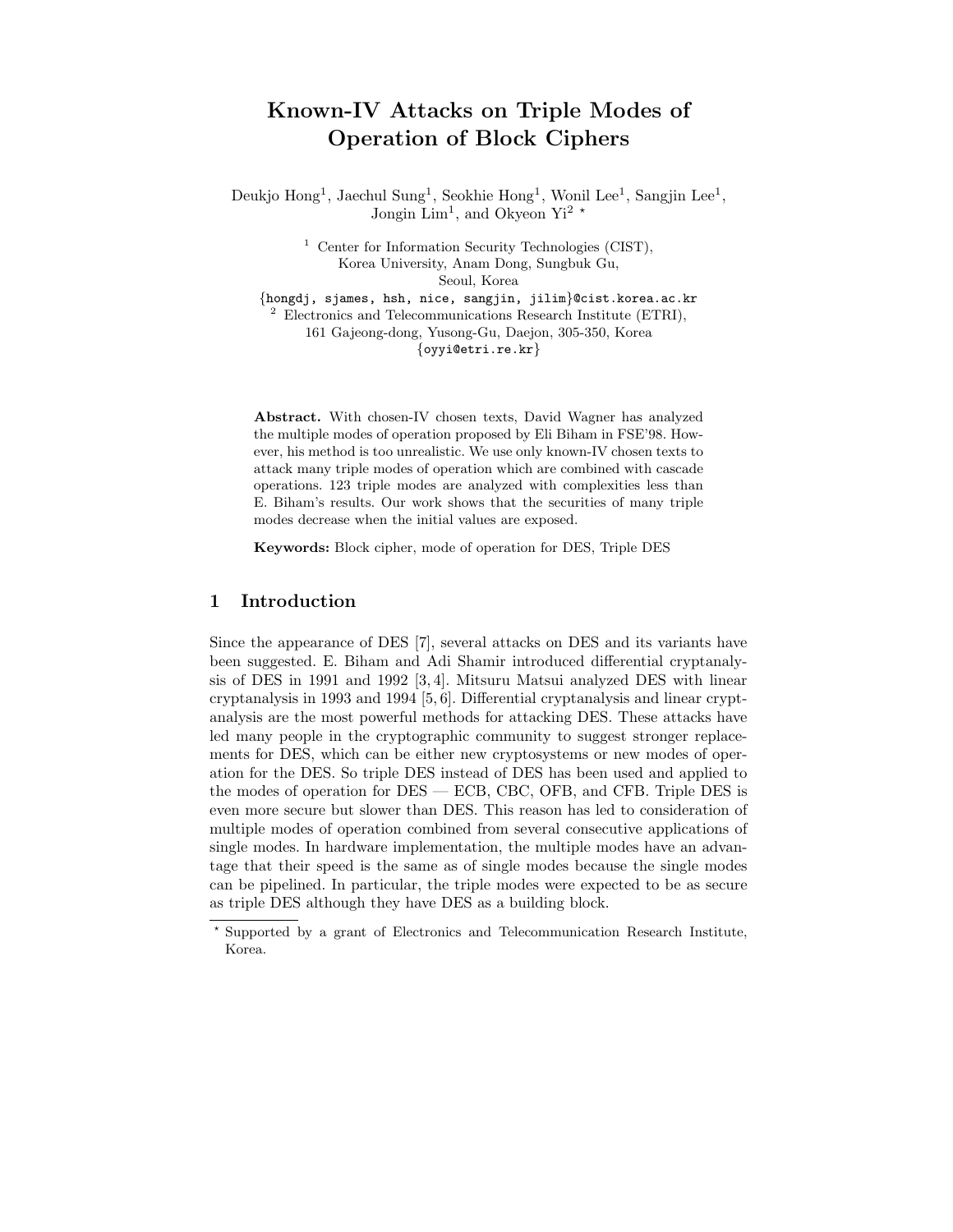In 1994 and 1996, E. Biham analyzed many triple modes of operation with chosen plaintexts and chosen ciphertexts, and showed that every mode considered except the the triple ECB mode is not much more secure than single modes [1, 2]. Considering dictionary attacks or matching-ciphertext attacks, the commonly-used triple-DES-ECB mode when used with some outer chaining technique is not much more secure than any single modes. To solve this state of affairs, E. Biham proposed 9 new block modes and 2 new stream modes of operation for DES. The complexities of attacking these new modes are conjectured to be at least  $2^{112}$ . The quadruple modes were conjectured to be more secure than any triple mode; furthermore, the complexity of attacking two of the quadruple modes was conjectured to be at least  $2^{128}$ .

In 1998, D. Wagner analyzed E. Biham's proposals [8]. Using the chosen-IV chosen text queries he broke them with the complexities lower than what E. Biham has conjectured. His method utilizes an equation for an exhaustive search for a key or looks for a collision for a birthday attack. Since E. Biham's studies were premised on a more restrictive threat model that did not admit chosen-IV attacks, D. Wagner's results do not disprove E. Biham's conjectures but raise questions about the security of E. Biham's proposed modes.

D. Wagner's assumption of chosen-IV is too unrealistic, so we use known-IV chosen texts more practical than chosen-IV to re-analyze the triple modes which E. Biham analyzed. Our attacks take their place between E. Biham's and D. Wagner's in terms of controlling IVs. However, since for fixed IVs the birthday paradox is not available as D. Wagner, our attacks cannot break E. Biham's proposals. Our results show how much the security of each triple mode decreases when the initial value is exposed.

# 2 Preliminaries

In this section, we describe something to understand our attack. Note that the underlying block cipher of every mode throughout this paper is DES with 64 bit plaintext and 56 bit key.

We write  $P_0, P_1, \cdots$  (or  $C_0, C_1, \cdots$ , respectively) for the blocks of the plaintext (or ciphertext, respectively). We number the keys  $K_1, K_2, \cdots$  and the initial values  $IV_1, IV_2, \cdots$  according to the order that the single-mode appears in the triple modes. The capital letters  $A, B, \cdots$  are any fixed 64-bit values if no additional explanations for them are given.

D. Wagner chose initial values and plaintexts or ciphertexts to analyze the multiple modes which E. Biham has proposed. His method searches for some equations or collisions to apply to an exhaustive search or birthday attack. Since E. Biham's multiple modes are very secure, we think that it is very hard for anyone to find a proper method to break them. However the assumption that the attacker can choose the initial value is too unrealistic. The assumption of known-IV is more practical than that of chosen-IV because the initial values require integrity rather than secrecy.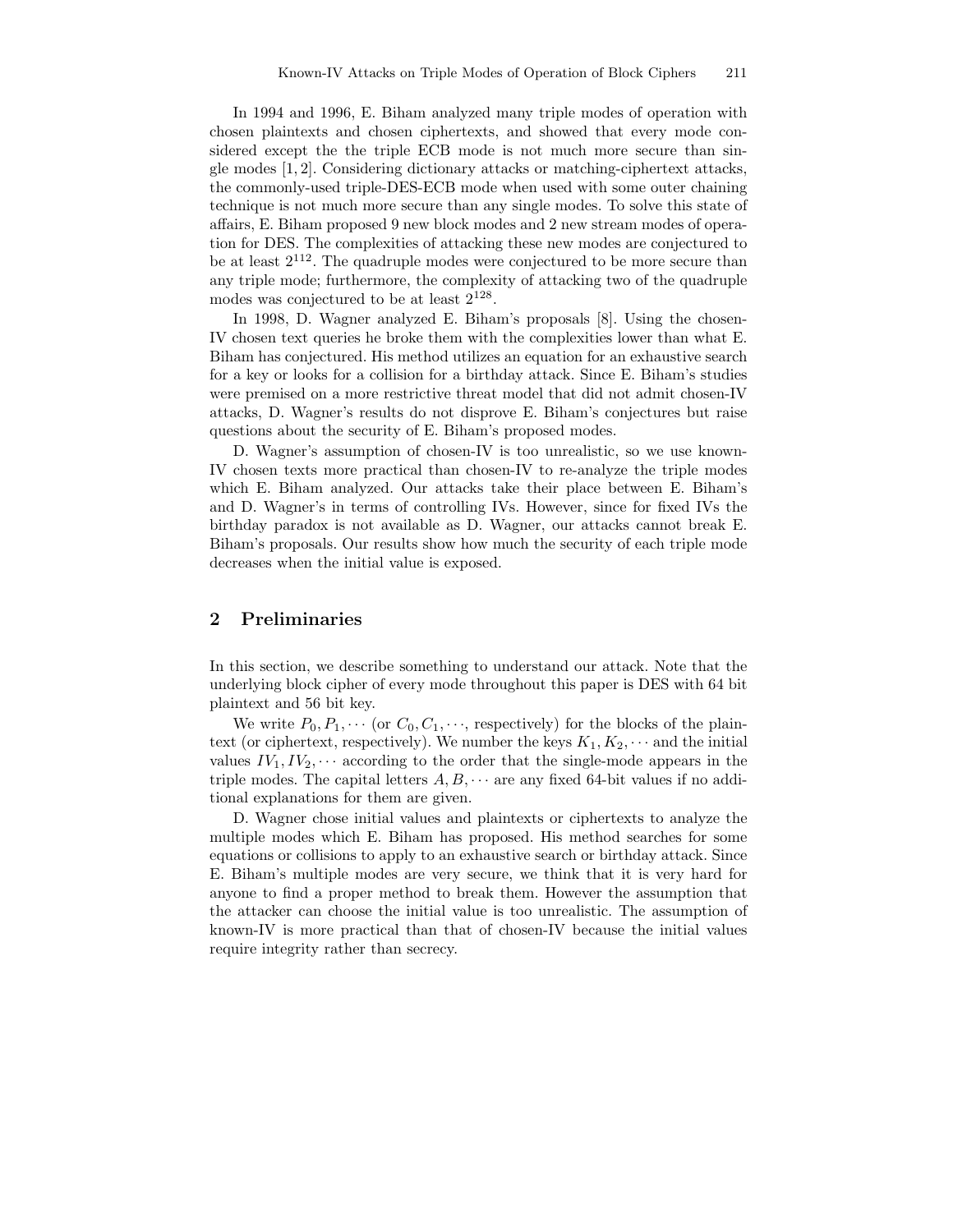#### 212 Deukjo Hong et al.

When all initial values are known, every double mode is broken by a meet-inthe-middle attack. Furthermore, all except ECB|ECB, CBC|CBC <sup>−</sup><sup>1</sup> , CBC|OFB, CBC|CFB<sup>−</sup><sup>1</sup> , OFB|CBC<sup>−</sup><sup>1</sup> , OFB|OFB, OFB|CFB<sup>−</sup><sup>1</sup> , CF B|CBC<sup>−</sup><sup>1</sup> , CFB|OFB,  $CFB|CFB^{-1}$  are broken by only two exhaustive searches for two keys. We search equations which isolate one key or two keys to analyze any triple modes. In the initial cases, such a key value is recovered with a 2 <sup>56</sup> exhaustive key search and then remaining two keys are with a meet-in-the middle attack. In most of the latter cases, we can apply a meet-in-the-middle attack to the equation and then find the remaining key with the exhaustive key search.

# 3 Known-IV Attacks

We analyze 123 out of 216 triple modes. Complete knowledge of IVs is useful in breaking the triple modes which have the feedbacks driven into certain middle parts or arranged in a particular direction. However, it hardly helps the attacker who tries to find the keys of the triple modes with the feedbacks to spread forward and backward.

A meet-in-the-middle attack for double ECB mode requires two known plaintexts. Using the one plaintext, we search some key candidates such that intermediate values are equal. Despite having the wrong key, it may make intermediate values equal with the probability of  $2^{-64}$ . We can find the right keys with a high probability by checking them for the other plaintext.

The meet-in-the-middle attacks in our work also require two equations, two chosen plaintexts, or two chosen ciphertexts. Taking this into account, we choose the plaintexts or the ciphertexts; we classify the attacks according to the choice of the texts.

#### 3.1 AAB-attack

This method can break all triple modes in which the first two modes are ECB|ECB. We describe the attack of  $ECB|CCB|CBC^{-1}$  as an example. We choose the plaintexts  $(A, A, B)$  and obtain the ciphertexts  $(C_0, C_1, C_2)$ . In Fig. 1, the intermediate values after the first ECB component and the second ECB component are  $(A', A', B')$  and  $(A'', A'', B'')$ . Then the output of the third encryption box in the first block is equal to that in the second block. Therefore, we obtain the following equation.

$$
E_{K_3}^{-1}(IV_3 \oplus C_0) = IV_3 \oplus C_0 \oplus C_1
$$

So we may find  $K_3$  by a  $2^{56}$  exhaustive search, recognizing the right key value when the above equation holds. We expect no wrong key to survive the check with a high probability.

Finally,  $K_1$  and  $K_2$  can be recovered by the meet-in-the-middle attack with two plaintexts A and B. Consequently, we use 3 chosen plaintexts to break the ECB|ECB|CBC<sup>−</sup><sup>1</sup> mode, whereas E. Biham's method requires 2 <sup>64</sup> chosen plaintexts.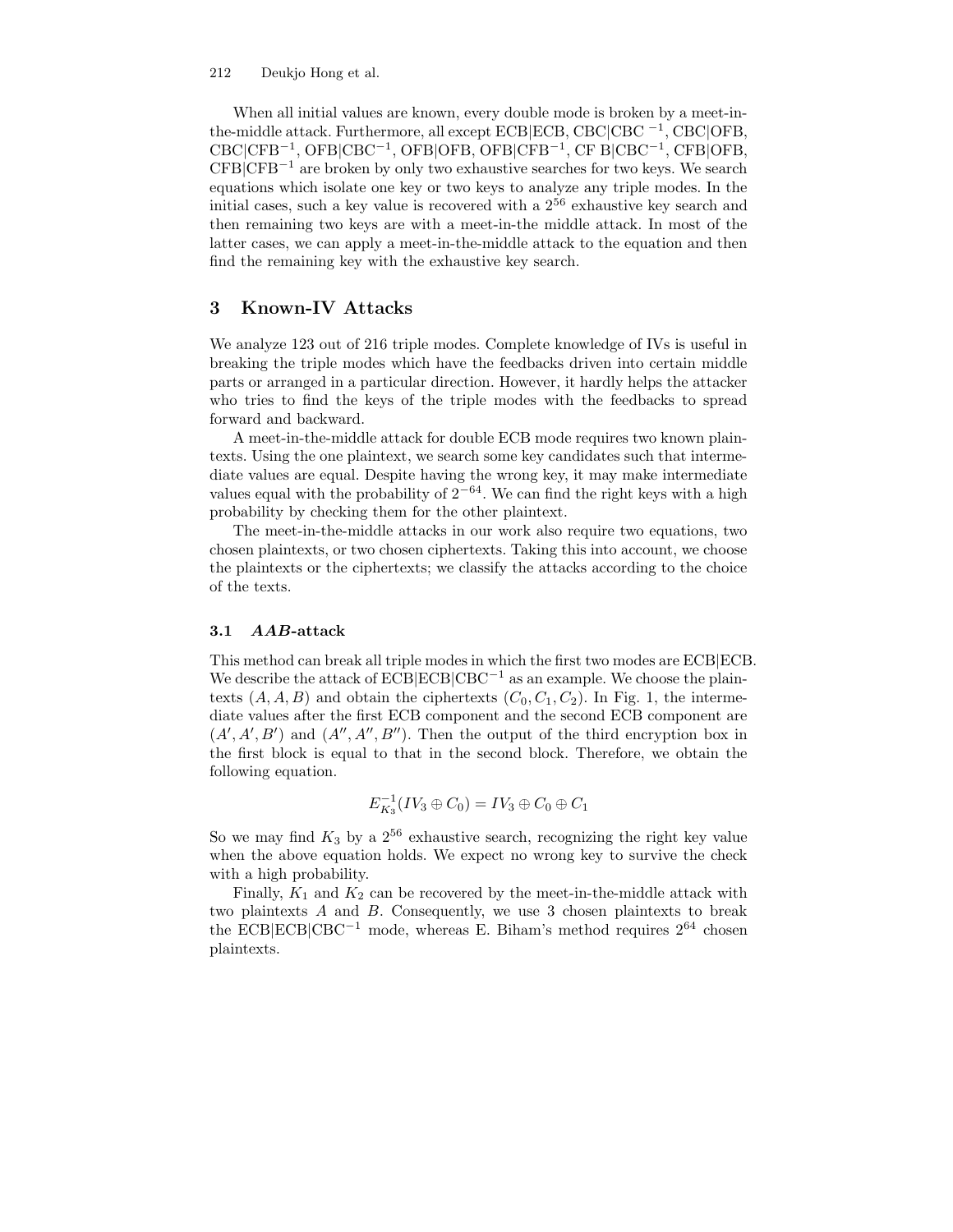

Fig. 1. Attack of  $ECB|ECB|CBC^{-1}$ 

#### 3.2 AABB-attack

This method can break many triple modes in which the last two modes are CBC|ECB. We describe the attack of OFB|CBC|ECB as an example. We choose the ciphertexts  $(A, A, B, B)$  and obtain the corresponding plaintexts  $(P_0, P_1, P_2, P_3)$ . In Fig. 2, the intermediate values entering the second encryption boxes are  $(A'', A'', B'', B'')$ , where  $A' = E_{K_3}^{-1}(A), B' = E_{K_3}^{-1}(B), A'' = E_{K_2}^{-1}(A'),$  and  $B'' =$  $E_{K_2}^{-1}(B')$ . Therefore, we obtain the following equation for the first two blocks.

$$
E_{K_1}(IV_1) \oplus E_{K_1}(E_{K_1}(IV_1)) = IV_2 \oplus P_0 \oplus P_1 \oplus E_{K_3}^{-1}(A)
$$

 $K_1$  and  $K_3$  are founded by a meet-in-the-middle attack. The right side of the above equation is computed for each of possible key values of  $K_3$  and the result is kept in a table. Then the left side is computed under each of possible key values of  $K_1$  and checked whether the result appears in the table. If a pair of keys  $(K_1, K_3)$  satisfies both the above and the following equations, we conclude that they are the right keys for  $K_1$  and  $K_3$ .

$$
E_{K_1}(E_{K_1}(E_{K_1}(IV_1))) \oplus E_{K_1}(E_{K_1}(E_{K_1}(E_{K_1}(IV_1))))
$$
  
=  $P_2 \oplus P_3 \oplus E_{K_3}^{-1}(A) \oplus E_{K_3}^{-1}(B)$ 

 $K_2$  is recovered by brute force. Consequently, we use 4 chosen ciphertexts to break the OFB|CBC|ECB mode, whereas E. Biham's method requires  $2^{64}$  chosen ciphertexts.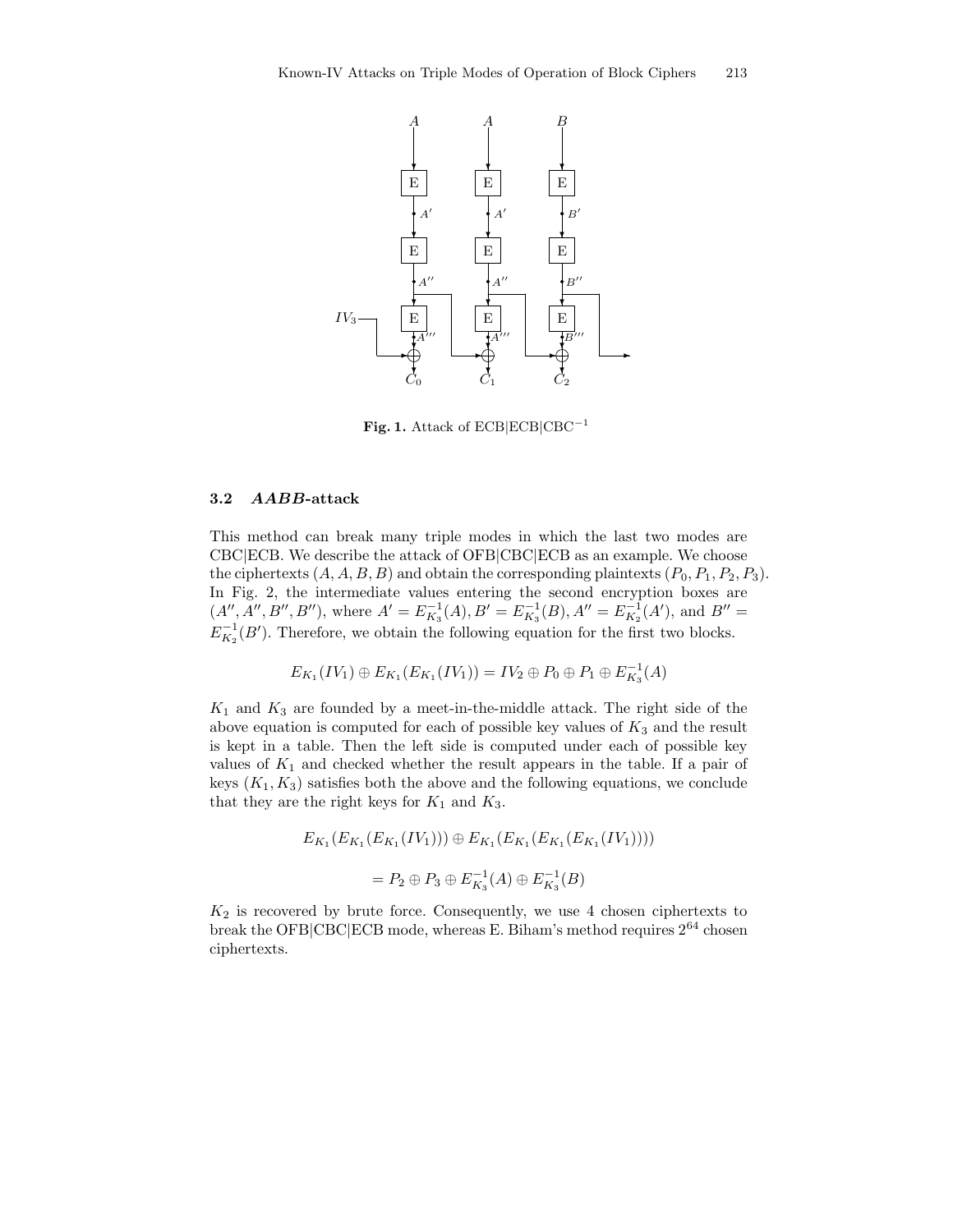

Fig. 2. Attack of OFB|CBC|ECB

#### 3.3 AAAB-attack

If the last two modes are a combination of ECB, CBC, or CFB, the triple mode is vulnerable to this attack. We will describe the application of this method to the CBC|CFB|ECB. To find the keys, we choose the ciphertexts  $(A, A, A, B)$ , and obtain the corresponding plaintexts  $(P_0, P_1, P_2, P_3)$ . In Fig. 3, the intermediate values after the first ECB component must be of the form  $(?, F, F, ?)$ . Therefore, the intermediate value entering the first encryption box in the second block is equal to that in the third block. For all the possible values of  $K_1$ , we check the following equation.

 $E_{K_1}(IV_1 \oplus P_0) \oplus E_{K_1}(E_{K_1}(IV_1 \oplus P_0) \oplus P_1) = P_1 \oplus P_2$ 

Consequently, we use 4 chosen cipehrtexts to break the CBC|CFB|ECB, whereas E. Biham's method requires  $2^{36}$  chosen ciphertexts.

## 3.4 AAA-attack

This attack can break all triple modes in which the first two mode is ECB|OFB. We describe explain the attack of the ECB|OFB|OFB mode as an example. We choose the plaintexts  $(A, A, A)$  and obtain the corresponding ciphertexts  $(C_0, C_1, C_2)$ . The following equations are obtained from the fact that all of the intermediate values after the first ECB mode are equal.

$$
E_{K_2}(IV_2) \oplus E_{K_2}(E_{K_2}(IV_2)) = C_0 \oplus C_1 \oplus E_{K_3}(IV_3) \oplus E_{K_3}(E_{K_3}(IV_3))
$$

$$
E_{K_2}(IV_2) \oplus E_{K_2}(E_{K_2}(E_{K_2}(IV_2)))
$$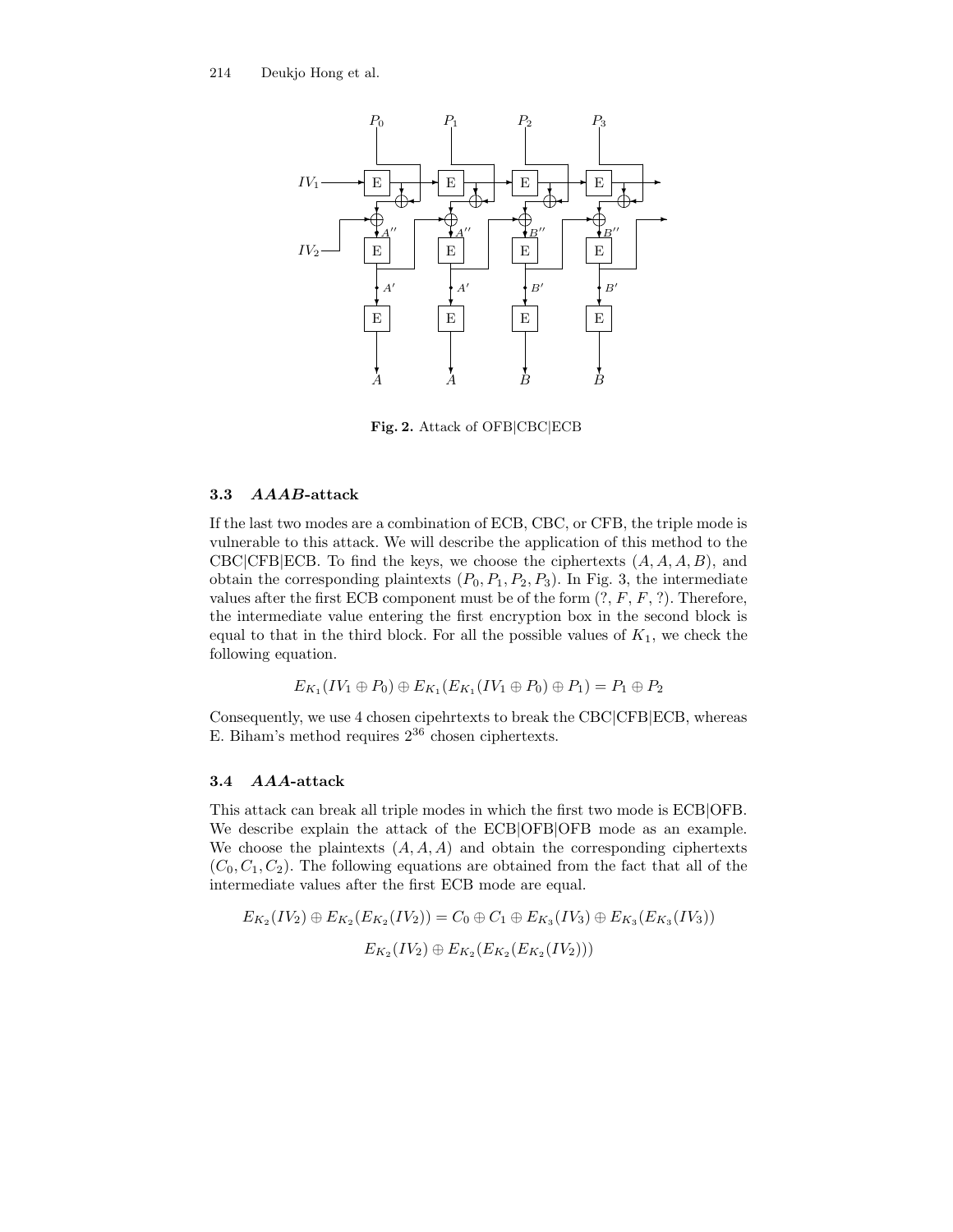

Fig. 3. Attack of CBC|CFB|ECB

$$
= C_0 \oplus C_2 \oplus E_{K_3}(IV_3) \oplus E_{K_3}(E_{K_3}(E_{K_3}(IV_3)))
$$

Then we can find  $K_2$  and  $K_3$  by a meet-in-the-middle attack. Consequently, we use 3 chosen plaintexts to break the ECB|OFB|OFB mode, whereas E. Biham's method requires  $2^{65}$  chosen plaintexts.

#### 3.5 IV IV A-attack

The main targets of this attack are the triple modes in which the last mode is CFB. We explain the attack of the OFB|CFB|CFB mode as an example. We choose the ciphertexts  $(IV_3, IV_3, A)$  and obtain the corresponding plaintexts  $(P_0, P_1, P_2)$ . In Fig. 5, the intermediate values after the second CFB component must be of the form  $(B, B, ?)$ , where  $B = IV_3 \oplus E_{K_3}(IV_3)$ . Then, the intermediate value of the input to the second encryption box in the second block is equal to that in the third block. We use the following equation to find  $K_3$  by brute force.

$$
E_{K_1}(E_{K_1}(IV_1)) \oplus E_{K_1}(E_{K_1}(E_{K_1}(IV_1))) = P_1 \oplus P_2 \oplus IV_3 \oplus A
$$

Consequently, we use 3 chosen ciphertexts to break the OFB|CFB|CFB mode, whereas E. Biham's method requires  $2^{66}$  chosen cipehrtexts.

# 3.6 IVIVIV-attack

This method analyzes many triple modes in which the first mode is any single mode with a feedback and that the second mode is the OFB mode. We explain the attack of the CFB|OFB|CBC mode as a example. We choose the ciphertexts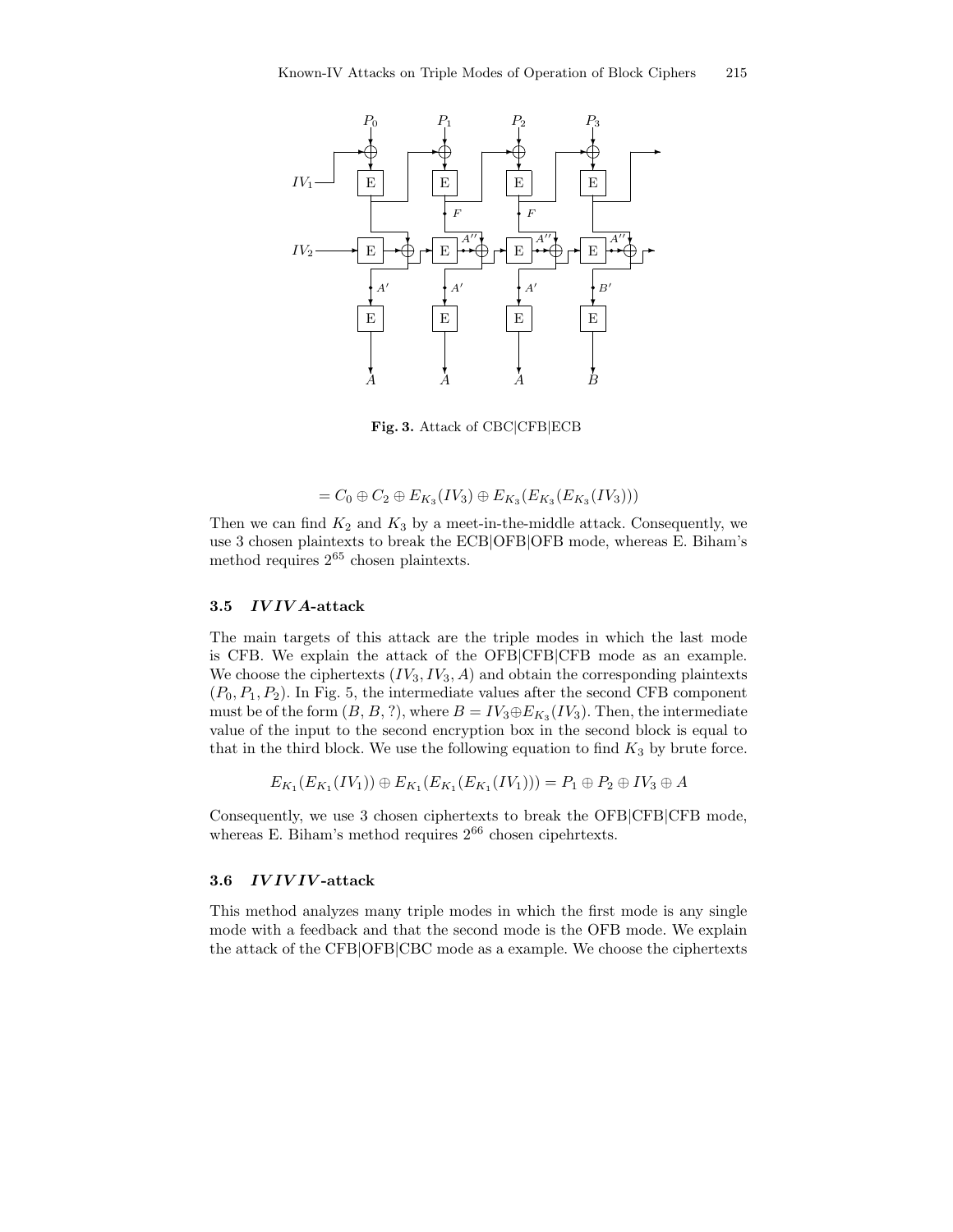216 Deukjo Hong et al.



Fig. 4. Attack of ECB|OFB|OFB



Fig. 5. Attack of OFB|CFB|CFB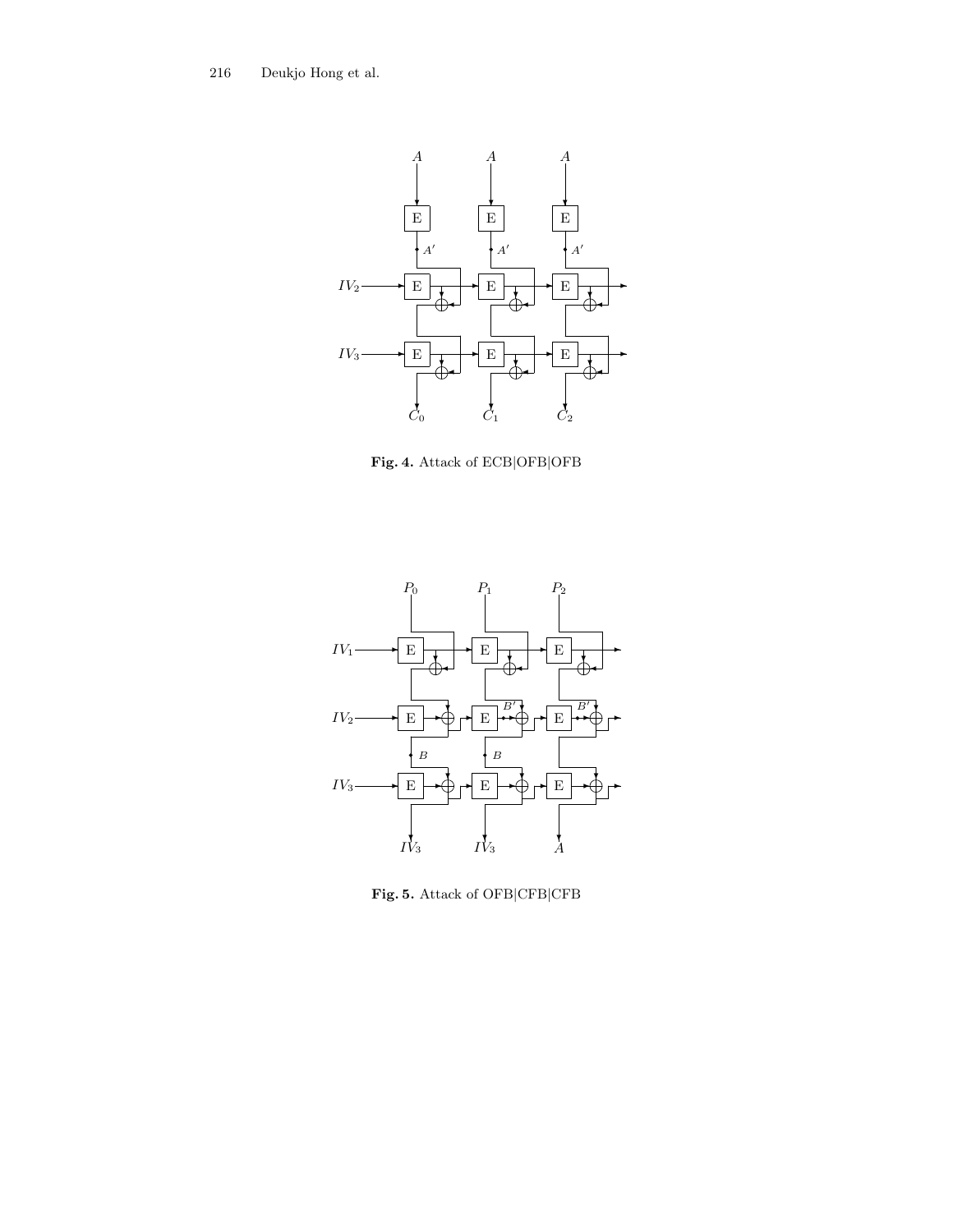$(IV_3, IV_3, IV_3)$  and the corresponding plaintexts  $(P_0, P_1, P_2)$ . In Fig. 6, all of the intermediate values after the second OFB component are equal. We obtain the following equation.

$$
E_{K_1}(IV_1) \oplus P_0 \oplus E_{K_2}(IV_2) = E_{K_1}(E_{K_1}(IV_1) \oplus P_0) \oplus P_1 \oplus E_{K_2}(E_{K_2}(IV_2))
$$
  
=  $E_{K_1}(E_{K_1}(E_{K_1}(IV_1) \oplus P_0) \oplus P_1) \oplus P_2 \oplus E_{K_2}(E_{K_2}(E_{K_2}(IV_2)))$ 

Then we can find  $K_1$  and  $K_2$  by a meet-in-the-middle attack. Consequently, we use 3 chosen ciphertexts to break the CFB|OFB|CBC mode, whereas E. Biham's method requires  $2^{66}$  chosen ciphertexts. Furthermore, it takes  $5 \cdot 2^{56}$ encryption times with our attack until its three keys are found, whereas it takes 2 <sup>66</sup> encryption times with E. Biham's attack.



Fig. 6. Attack of CFB|OFB|CBC

#### 3.7 IV IV IV A-attack

The triple CBC mode and similar modes are broken by this method. We describe the attack of the triple CBC mode as an example. We choose the ciphertexts  $(IV_3, IV_3, IV_3, A)$  and obtain the corresponding plaintexts  $(P_0, P_1, P_2, P_3)$ . In Fig. 7, the intermediate values after the first CBC component must be of the form  $(?, B \oplus B', B \oplus B', ?)$ , where  $B = IV_3 \oplus E_{K_3}^{-1}(IV_3)$  and  $B' = E_{K_2}^{-1}(B)$ . Therefore, the second and the third blocks in the values of the input to the first encryption boxes are equal.

$$
E_{K_1}(IV_1 \oplus P_0) \oplus E_{K_1}(E_{K_1}(IV_1 \oplus P_0) \oplus P_1) = P_1 \oplus P_2
$$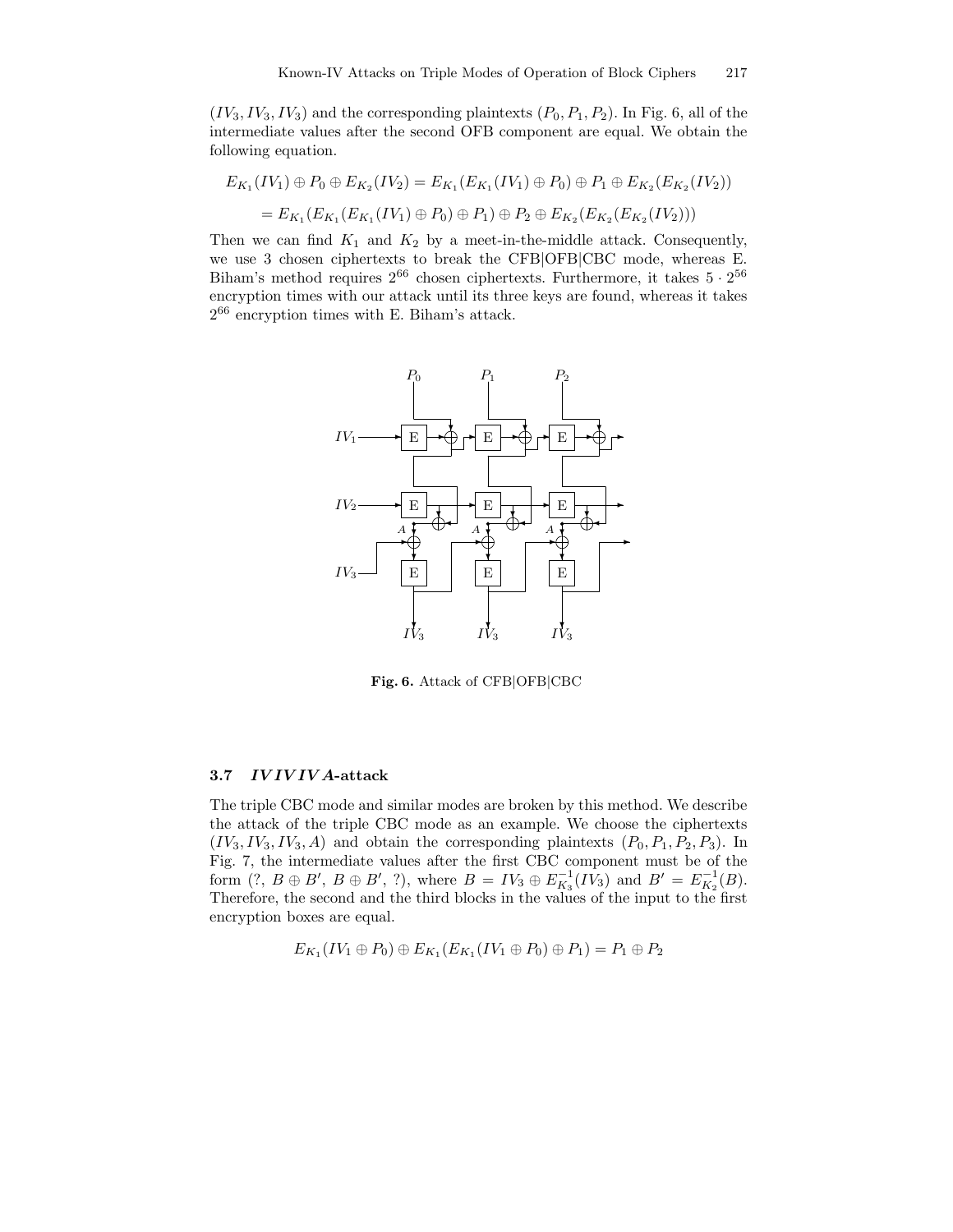#### 218 Deukjo Hong et al.

We may find  $K_1$  by a  $2^{56}$  exhaustive keysearch, recognizing the right key value when the above equation holds. Consequently, we use 4 chosen ciphertexts to break the CBC|CBC|CBC mode, whereas E. Biham's method requires  $2^{34}$  chosen ciphertexts.



Fig. 7. Attack of CBC|CBC|CBC

## 3.8 IV IV AAA-attack

The ECB|CBC|CFB mode and the CFB|CBC|CFB mode are broken by this method. To find the keys of the ECB|CBC|CFB mode, we choose the ciphertexts  $(IV_3, IV_3, A, A, A)$  and obtain the corresponding plaintexts  $(P_0, P_1, P_2, P_3, P_4)$ . In Fig. 8, the intermediate values entering the second encryption boxes must be of the form  $(B, B, ?, F, F)$ , where  $B = E_{K_2}^{-1}(E_{K_3}(IV_3) \oplus IV_3)$  and  $F =$  $E_{K_2}^{-1}(E_{K_3}(A) \oplus A)$ . Therefore, for the first and the second blocks, we obtain the following equation.

$$
E_{K_1}(P_0) \oplus E_{K_1}(P_1) = IV_2 \oplus IV_3 \oplus E_{K_3}(IV_3)
$$

By a meet-in-the middle attack, we find a few candidates of a pair of  $(K_1, K_3)$ from the above equation. If a candidate satisfies the following equation which we obtain for the fourth and fifth blocks, we are sure that it is the right value of  $(K_1, K_3)$ .

$$
E_{K_1}(P_3) \oplus E_{K_1}(P_4) = E_{K_3}(IV_3) \oplus E_{K_3}(A)
$$

Then  $K_2$  is recovered by an exhaustive search. Consequently, we use 5 chosen ciphertexts to break the ECB|CBC|CFB mode, whereas E. Biham's method requires 2 <sup>34</sup> chosen ciphertexts.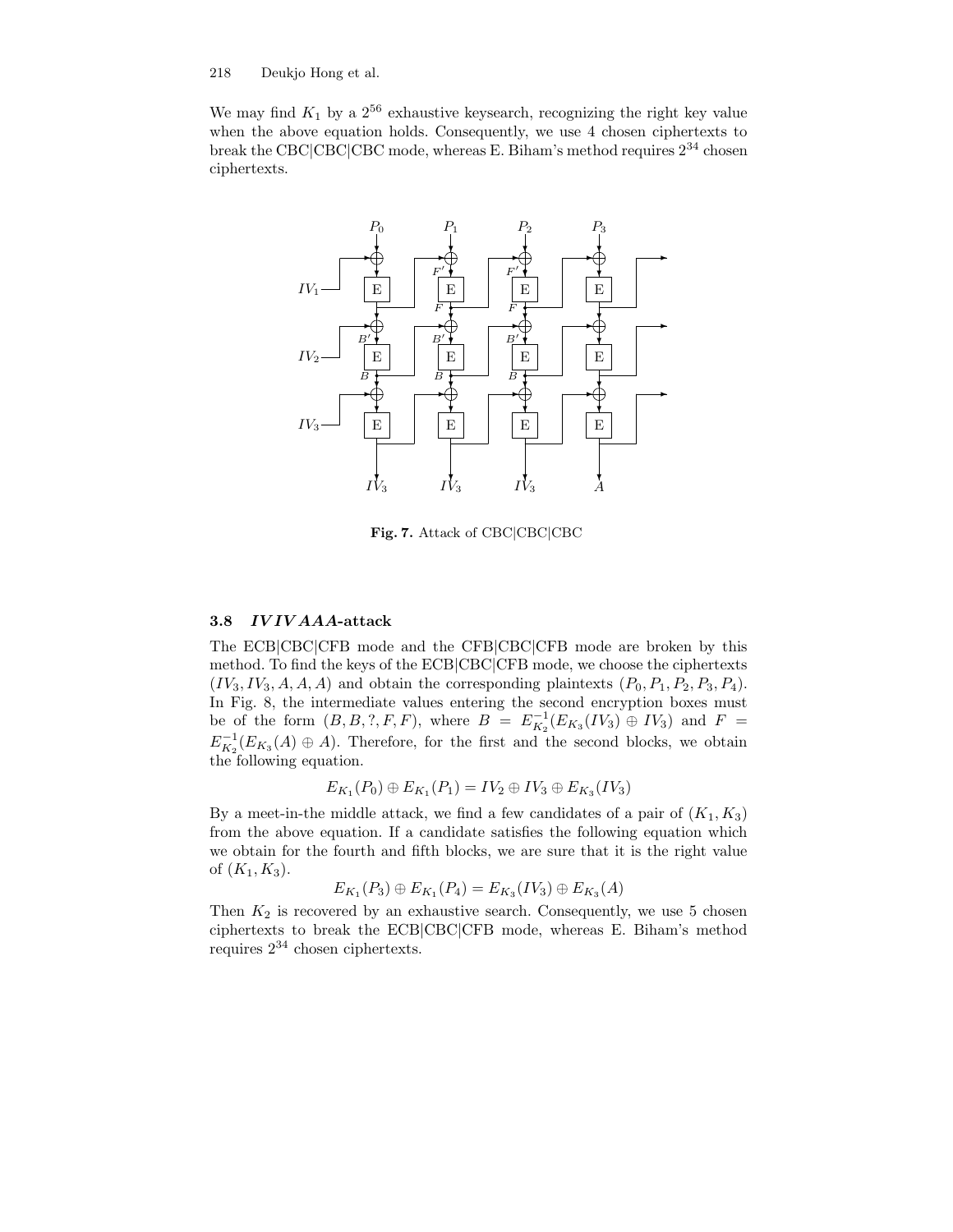

Fig. 8. Attack of ECB|CBC|CFB

## 3.9 IV IV AAAB-attack

We only apply this method to the ECB|CFB|CBC mode. To find its keys of it, we choose the ciphertexts  $(IV_3, IV_3, A, A, A, B)$  and obtain the corresponding plaintexts  $(P_0, P_1, P_2, P_3, P_4, P_5)$ . In Fig. 9, the intermediate values after the second CFB component must be of the form  $(F, F, ?, G, G, ?)$ , where  $F = IV_3 \oplus$  $E_{K_3}^{-1}(IV_3)$ , and  $G = A \oplus E_{K_3}^{-1}(A)$ . Therefore, for the second and third blocks, we obtain the following equation.

$$
E_{K_1}(P_1) \oplus E_{K_1}(P_2) = E_{K_3}^{-1}(IV_3) \oplus E_{K_3}^{-1}(A)
$$

By a meet-in-the middle attack, we find a few candidates of a pair of  $(K_1, K_3)$ from the above equation. If a candidate satisfies the following equation which we obtain for the fourth and fifth blocks, we are sure that it is the right value of  $(K_1, K_3)$ .

$$
E_{K_1}(P_4) \oplus E_{K_1}(P_5) = E_{K_3}^{-1}(A) \oplus E_{K_3}^{-1}(B)
$$

Then  $K_2$  is recovered by an exhaustive search. Consequently, we use 6 chosen ciphertexts to break the ECB|CFB|CBC mode, whereas E. Biham's method requires 2 <sup>34</sup> chosen ciphertexts.

## 4 Conclusion

In this paper, we have presented the attacks to break many triple modes of operation with known-IV chosen plaintexts or chosen ciphertexts. Our results require fewer texts in cryptanalysis of triple modes than E. Biham's. We have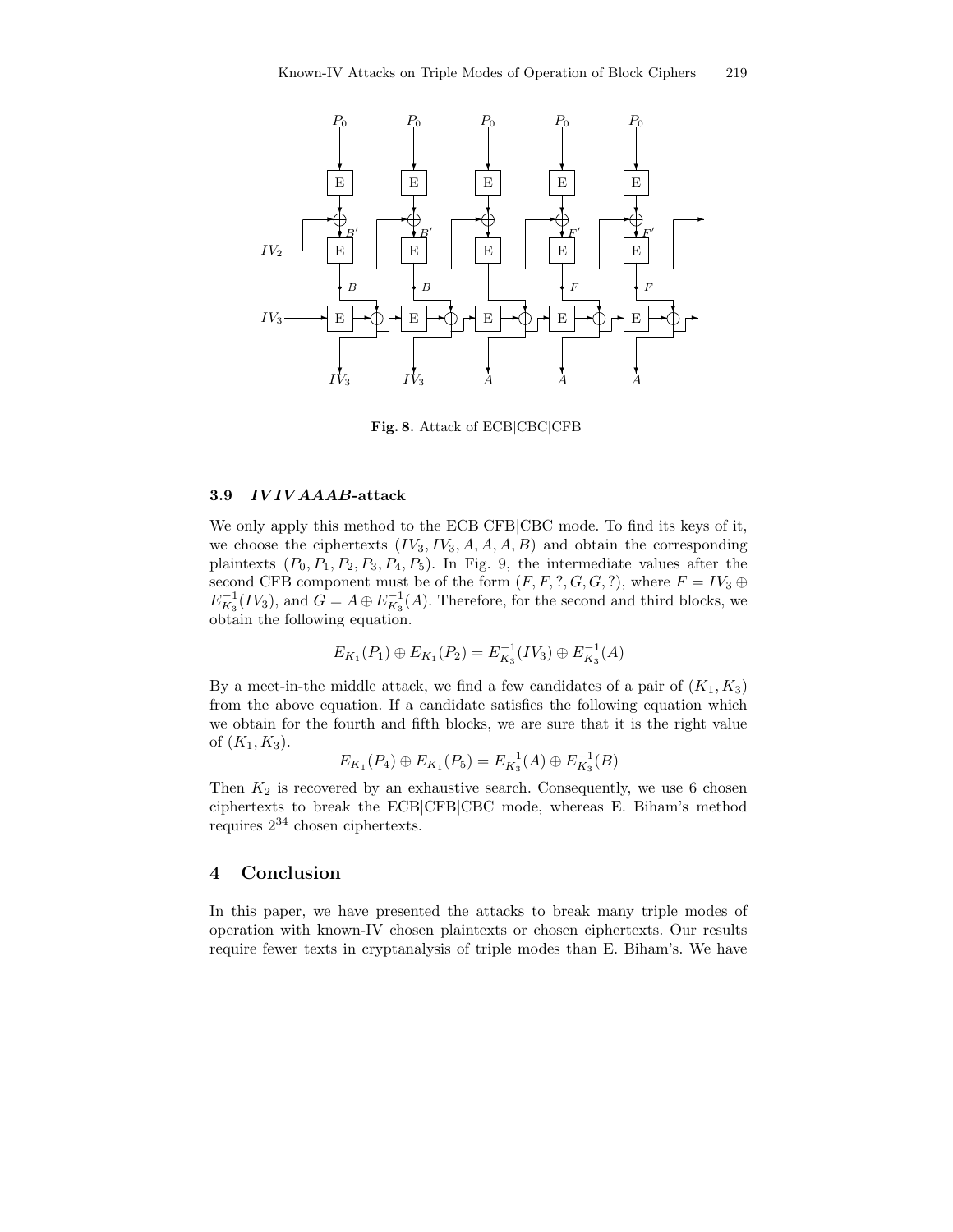

Fig. 9. Attack of ECB|CFB|CBC

analyzed 123 among 216 triple modes of operation. If the initial values are known, the triple modes which have the feedbacks driven into certain middle parts or arranged in a direction may be much weaker than under E. Biham's assumption. They are broken with about 3-4 chosen plaintexts or ciphertexts,  $2^{58}$  encryptions, and 2 <sup>56</sup> memories. However, we could not find the proper method to attack the others when trying to find the keys of the triple modes which have the feedbacks to spread forward and backward. We leave the problem of such triple modes open.

# References

- 1. E. Biham. Cryptanalysis of multiple modes of operation. Journal of Cryptology, 011:45–58, 1998.
- 2. E. Biham. Cryptanalysis of triple modes of operation. Journal of Cryptology, 012:161–184, 1999.
- 3. Eli Biham and Adi Shamir. Differential cryptanalysis of DES-like cryptosystems. J. Cryptology, 4(1):3–72, 1991.
- 4. Eli Biham and Adi Shamir. Differential cryptanalysis of the full 16-round DES. In E. F. Brickell, editor, Advances in Cryptology - CRYPTO'92, volume 740 of Lecture Note in Computer Science, pages 487–496. Springer-Verlag, 1993.
- 5. Mitsuru Matsui. Linear cryptanalysis method for DES cipher. In T. Helleseth, editor, Advances in Cryptology - EUROCRYPT'93, volume 765 of Lecture Notes in Computer Science, pages 386–397. Springer-Verlag, 1994.
- 6. Mitsuru Matsui. On correlation between the order of s-boxes and the strength of DES. In Advances in Cryptology – EUROCRYPT'94, volume 950 of Lecture Notes in Computer Science, pages 366–375. Springer-Verlag, 1995.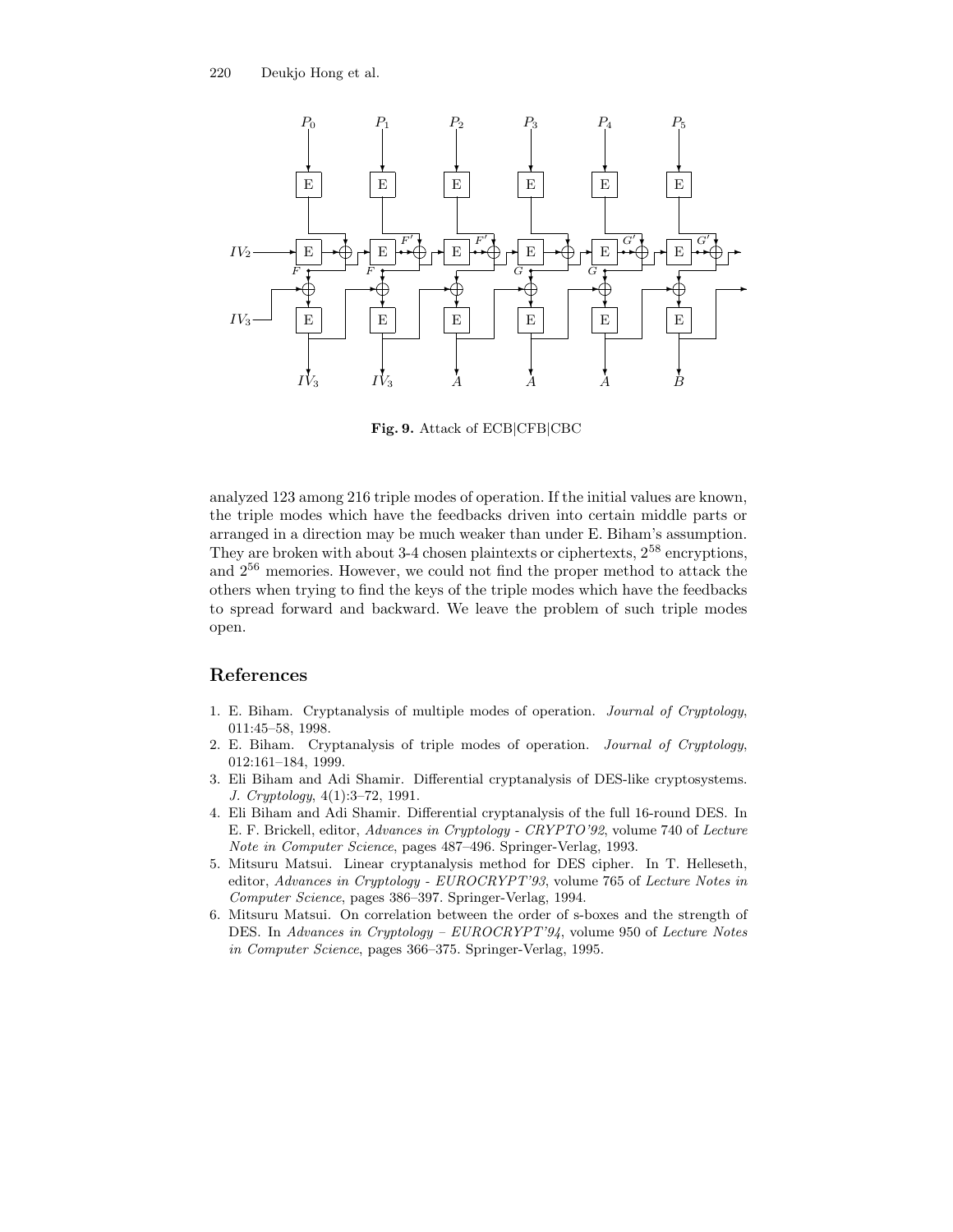7. National Bureau of Standards. Data Encryption Standard. FIPS Pub. 46, 1977.

8. D. Wagner. Cryptanalysis of some recently-proposed multiple modes of operation. In FSE'98, volume 1372 of Lecture Notes in Computer Science, 1998.

# Appendix

In this appendix we list our result. We follow Biham's notation of the complexity, which consists of three parameters: the number of plaintexts/the number of steps of the attack(the time of encryptions)/the required memory size. 'Biham' is the result in [2] corresponding to ours. We compute some E. Biham's complexities in detail when the differences between our results and them are relatively small.

Table 1. AAB-attack

| Mode               | Complexity                        | Biham                  | Inverse                |
|--------------------|-----------------------------------|------------------------|------------------------|
| <b>ECB</b> ECBICBC | $\frac{3}{4} \cdot 2^{56}/2^{56}$ | $2^{33}/2^{58}/2^{56}$ | $CBC^{-1}$ ECB ECB     |
| $ECB CCB CBC^{-1}$ | $3/3 \cdot 2^{56}/2^{56}$         | $2^{64}/2^{58}/2^{56}$ | CBC ECB ECB            |
| ECB ECB OFB        | $3/4 \cdot 2^{56}/2^{56}$         | $2^{64}/2^{58}/2^{56}$ | OFB ECB ECB            |
| <b>ECB</b> ECBICFB | $3/4 \cdot 2^{56}/2^{56}$         | $2^{33}/2^{58}/2^{56}$ | $CFB^{-1}$ $ECB$ $ECB$ |
| $ECB CCB CFB^{-1}$ | $3/4 \cdot 2^{56}/2^{56}$         | $2^{64}/2^{58}/2^{56}$ | <b>CFB</b> ECBECB      |

Table 2. AABB-attack

| Mode                  | Complexity                | Biham                     | Inverse                 |
|-----------------------|---------------------------|---------------------------|-------------------------|
| $\overline{ECB CCB}$  | $4/4 \cdot 2^{56}/2^{56}$ | $5/2^{59}/-$              | $ECB CBC^{-1} ECB$      |
| $CBC^{-1}$ $ CBC ECB$ | $4/4 \cdot 2^{56}/2^{56}$ | $5/2^{59}/-$              | $ECB CBC^{-1} CBC$      |
| CBC CBC ECB           | $4/4 \cdot 2^{56}/2^{56}$ | $2^{34}/2^{59}/2^{33}$    | $ECB CBC^{-1} CBC^{-1}$ |
| OFB CBC ECB           | $4/4 \cdot 2^{56}/2^{56}$ | $2^{64}/5 \cdot 2^{56}/-$ | $ECB CBC^{-1} OFB$      |
| $CFB^{-1}$ CBC ECB    | $4/4 \cdot 2^{56}/2^{56}$ | $5/2^{59}/-$              | $ECB CBC^{-1} CFB$      |
| CFB CBC ECB           | $4/4 \cdot 2^{56}/2^{56}$ | $2^{36}/2^{59}/2^{33}$    | $ECB CBC^{-1} CFB^{-1}$ |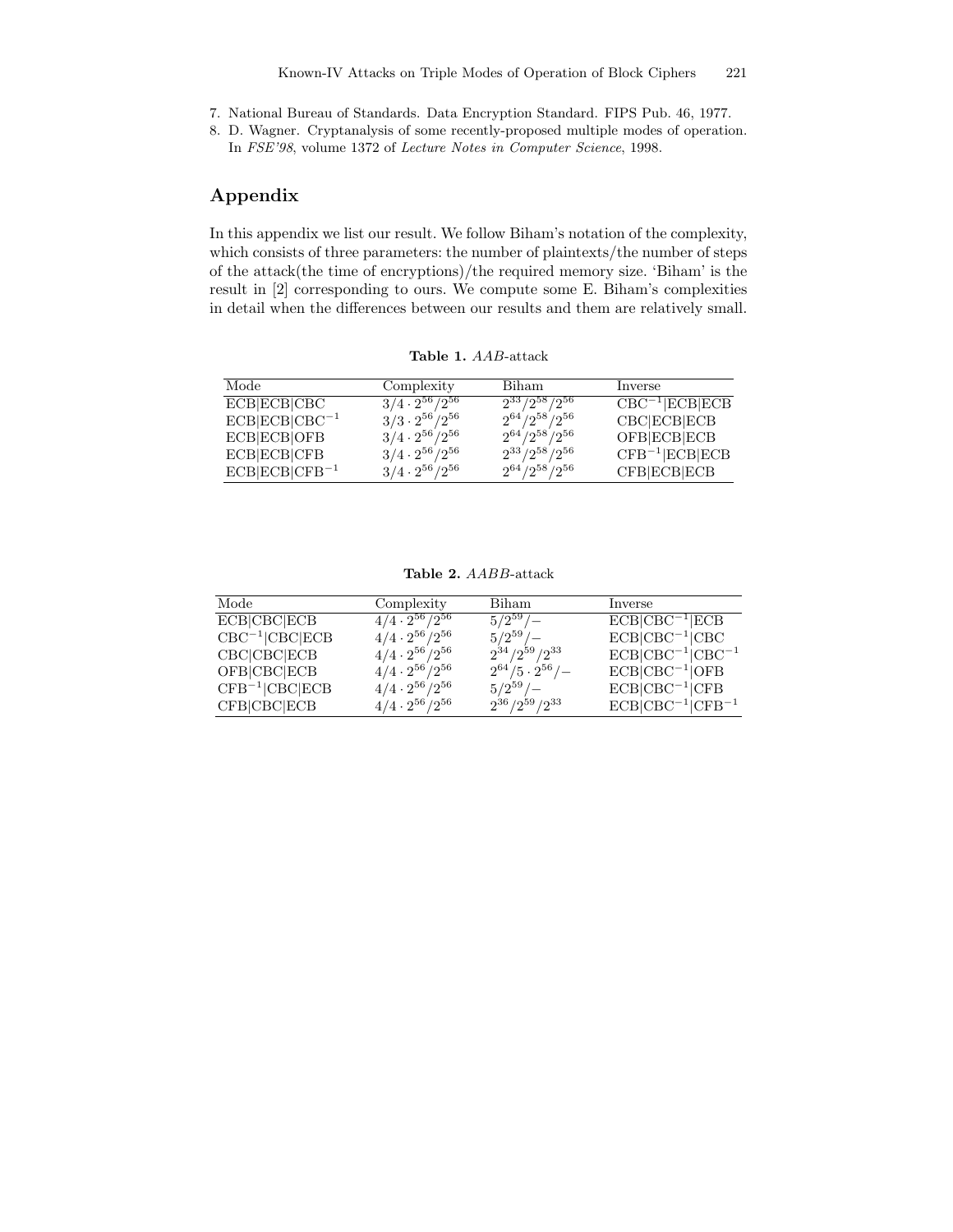| Mode               | Complexity                | Biham                     | Inverse                                          |
|--------------------|---------------------------|---------------------------|--------------------------------------------------|
| ECB CBC CBC        | $4/4\cdot 2^{56}/2^{56}$  | $2^{33}/2^{59}/2^{33}$    | $CBC^{-1}$ $ CBC^{-1} ECB$                       |
| $CBC^{-1}$ CBC ECB | $4/4 \cdot 2^{56}/2^{56}$ | $5/2^{59}/-$              | $ECB CBC^{-1} CBC$                               |
| CBC CBC ECB        | $4/4 \cdot 2^{56}/2^{56}$ | $2^{34}/2^{59}/2^{33}$    | $ECB CBC^{-1} CBC^{-1}$                          |
| $CFB^{-1}$ CBC ECB | $4/4 \cdot 2^{56}/2^{56}$ | $5/2^{59}/-$              | $ECB CBC^{-1} CFB$                               |
| $CBC^{-1}$ CFB ECB | $4/4 \cdot 2^{56}/2^{56}$ | $4/5 \cdot 2^{56}/-$      | $ECB CFB^{-1} CBC$                               |
| CBC CFB ECB        | $4/4 \cdot 2^{56}/2^{56}$ | $2^{36}/2^{59}/2^{33}$    | $ECB CFB^{-1} CBC^{-1}$                          |
| OFB CFB ECB        | $4/5 \cdot 2^{56}/2^{56}$ | $2^{64}/5 \cdot 2^{56}/-$ | $ECB CFB^{-1} OFB$                               |
| $CFB^{-1}$ CFB ECB | $4/4 \cdot 2^{56}/2^{56}$ | $4/5 \cdot 2^{56}/-$      | $ECB CFB^{-1} CFB$                               |
| CFB CFB ECB        | $4/5 \cdot 2^{56}/2^{56}$ | $2^{34}/2^{59}/2^{33}$    | $ECB CFB^{-1} CFB^{-1}$                          |
| $CBC^{-1}$ CBC CBC | $4/4 \cdot 2^{56}/2^{56}$ | $2^{34}/2^{59}/2^{33}$    | $CBC^{-1}$ $\vert CBC^{-1}$ $\vert CBC$          |
| OFB CBC CBC        | $4/5 \cdot 2^{56}/2^{56}$ | $2^{66}/2^{59}/-$         | $CBC^{-1}$ $\vert$ CBC <sup>-1</sup> $\vert$ OFB |
| $CFB^{-1}$ CBC CBC | $4/4 \cdot 2^{56}/2^{56}$ | $2^{34}/2^{59}/2^{33}$    | $CBC^{-1}$ $\left  CBC^{-1} \right  CFB$         |

Table 3. AAAB-attack

Table 4. AAA-attack

| Mode                | Complexity                | Biham                          | Inverse                |
|---------------------|---------------------------|--------------------------------|------------------------|
| <b>ECB</b>  OFB ECB | $3/5 \cdot 2^{56}/2^{56}$ | $2^{64}/5 \cdot 2^{56}/2^{56}$ | itself                 |
| ECB OFB CBC         | $3/5 \cdot 2^{56}/2^{56}$ | $2^{64}/5 \cdot 2^{56}/2^{56}$ | $CBC^{-1}$ [OFB]ECB    |
| $ECB OFB CBC^{-1}$  | $3/5 \cdot 2^{56}/2^{56}$ | $2^{65}/2^{65}/-$              | CBC OFB ECB            |
| ECB OFB OFB         | $3/5 \cdot 2^{56}/2^{56}$ | $2^{65}/2^{65}/2^{65}$         | OFB OFB ECB            |
| <b>ECB</b> OFB CFB  | $3/5 \cdot 2^{56}/2^{56}$ | $2^{64}/5 \cdot 2^{56}/2^{56}$ | $CFB^{-1}$   OFB   ECB |
| $ECB OFB CFB-1$     | $3/5 \cdot 2^{56}/2^{56}$ | $2^{65}/2^{65}/-$              | <b>CFB</b>  OFB ECB    |

Table 5. IVIVA-attack

| Mode                   | Complexity                | Biham                     | Inverse                          |
|------------------------|---------------------------|---------------------------|----------------------------------|
| ECB CFB CFB            | $3/4\cdot 2^{56}/2^{56}$  | $2^{34}/2^{59}/2^{33}$    | $CFB^{-1}$ $CFB^{-1}$ $ECB$      |
| CBC ECB CBC            | $3/3 \cdot 2^{56}/2^{56}$ | $2^{34}/2^{59}/2^{33}$    | $CBC^{-1}$ $ECB$ $CBC^{-1}$      |
| CBC ECB CFB            | $3/3 \cdot 2^{56}/2^{56}$ | $2^{34}/2^{59}/2^{33}$    | $CFB^{-1}$ $ ECB CBC^{-1}$       |
| OFB ECB CBC            | $3/4 \cdot 2^{56}/2^{56}$ | $2^{64}/5 \cdot 2^{56}/-$ | $CBC^{-1}$ ECB OFB               |
| $CBC^{-1}$ $ECB$ $CBC$ | $3/4 \cdot 2^{56}/2^{56}$ | $4/5 \cdot 2^{56}/-$      | itself                           |
| $CBC^{-1}$ $ECB$ $CFB$ | $3/4 \cdot 2^{56}/2^{56}$ | $4/5 \cdot 2^{56}/-$      | $CFB^{-1}$ $ECB$ $CBC$           |
| CFB ECB CBC            | $3/4 \cdot 2^{56}/2^{56}$ | $2^{34}/2^{59}/2^{33}$    | $CBC^{-1}$ $ ECB CFB^{-1}$       |
| $CBC^{-1}$ CFB CFB     | $3/4 \cdot 2^{56}/2^{56}$ | $2^{34}/2^{59}/2^{33}$    | $CFB^{-1}$ $CFB^{-1}$ $CBC$      |
| OFB ECB CFB            | $3/4 \cdot 2^{56}/2^{56}$ | $2^{64}/5 \cdot 2^{56}/-$ | $CFB^{-1}$ $ECB$ $OFB$           |
| OFB CFB CFB            | $3/5 \cdot 2^{56}/2^{56}$ | $2^{66}/2^{59}/-$         | $CFB^{-1}$ $CFB^{-1}$ $OFB$      |
| CFB ECB CFB            | $3/4 \cdot 2^{56}/2^{56}$ | $2^{34}/2^{59}/2^{33}$    | $CFB^{-1}$ $ ECB CFB^{-1}$       |
| CFB CFB CFB            | $3/5 \cdot 2^{56}/2^{56}$ | $2^{34}/2^{60}/2^{33}$    | $CFB^{-1}$ $CFB^{-1}$ $CFB^{-1}$ |
| $CFB^{-1}$ CFB CFB     | $3/4 \cdot 2^{56}/2^{56}$ | $2^{34}/2^{59}/2^{33}$    | $CFB^{-1}$ $CFB^{-1}$ $CFB$      |
| $CFB^{-1}$ $ECB$ $CFB$ | $3/4 \cdot 2^{56}/2^{56}$ | $4/5 \cdot 2^{56}/-$      | itself                           |